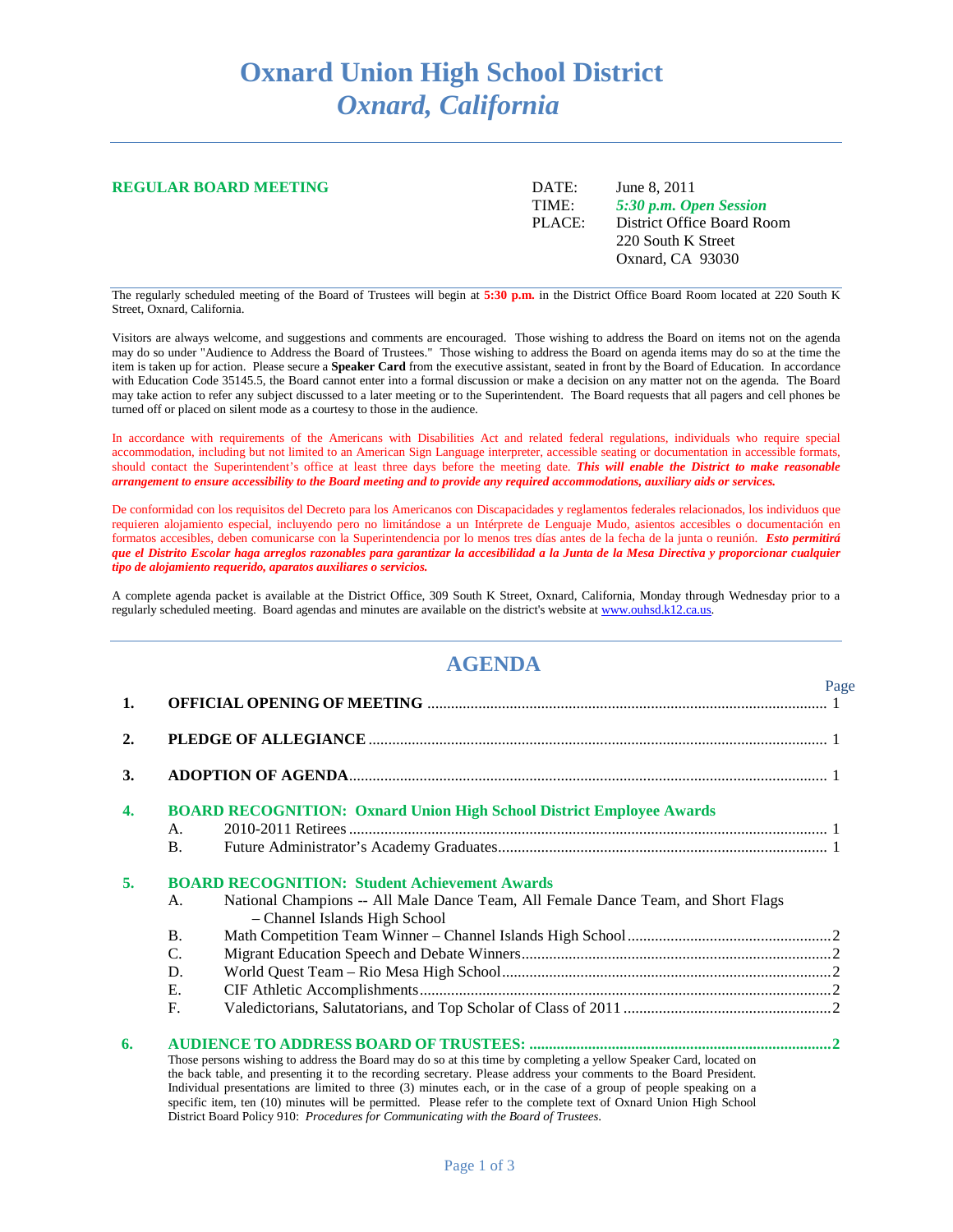### Page **7. SUPERINTENDENT'S REPORTS:** A. Board Report: *Food Services*...........................................................................................................2 B. Board Report: *LEA Revisions and Memorandum of Understanding* ...............................................2 C. Board Report: *Actuarial*...................................................................................................................3 D. Regular Report: *Student Representative to the Board of Trustees*...................................................3 **8. CONSENT CALENDAR:** A. Consideration of Approval of Student Expulsion by Recommendation of the Administrative Panel..................................................................................................................3 B. Consideration of Approval of Student Expulsion by Voluntary Agreement of the School Principal, the Student, and the Students' Parent/Guardian, as per Board Policy 5144, Section 22 ..................................................................................................................................3 C. Consideration of Approval of Student Readmission from Expulsion, as per Board Policy 5144, Section 16 N .........................................................................................................3 D. Consideration of Denial of Student Readmission from Expulsion, as per Board Policy 5144, Section 16 N.....................................................................................................................3 E. Consideration of Approval of Non-Public School Placement for Student Case Numbers Thirty-one to Thirty-two, 10-11, According to the Recommendation of the Student's IEP Team and the Director of Special Education .....................................................................3 F. Consideration of Approval of Certificated and Classified Personnel................................................4 G. Consideration of Waiver of California High School Exit Exam (CAHSEE) Requirements for Special Education Students..................................................................................................4 H. Consideration of Approval of School Resource Officer (SRO) Contracts and Canine Detection Contract for the 2011-2012 School Year...................................................................4 I. Consideration of Approval of Agreement between Oxnard Union High School District and Earth Systems for Geotechnical Engineering, Materials Inspections, and Testing Services......................................................................................................................................4 J. Consideration of Adoption of Resolutions for Fiscal Year 2011-2012: No. 11-43, Temporary Loans Between District Funds; No. 11-44, Appropriation Transfers; No. 11-45, Transfers to and From the Deferred Maintenance Fund; No. 11-46, Authorization for Budget Transfers; No. 11-47, To Authorize the District to Borrow Funds for Immediate Requirements; and No. 11-48, Inter/Intra Fund Transfers.......................4 K. Consideration of Adoption of Resolution No. 11-49, Authority for the Board of Trustees to Improve Salaries and Benefits for Certain Categories of Employees After July 1, 2011 ..........4 L. Consideration of Approval of Agreement between All Star Media LLC and Oxnard Union High School District, Pacifica High School...............................................................................4 M. Consideration of Approval to Solicit Formal Bids for Gas/Diesel Fuel............................................5 N. Consideration of Approval to Extend Contracts with Transportation Carriers for an Additional Year..........................................................................................................................5 O. Consideration of Approval to Solicit Formal Bids for Grounds Maintenance ..................................5 P. Consideration of Approval to Solicit Formal Bids for Swimming Pool Maintenance ......................5 Q. Consideration of Approval of Purchase Orders and Direct Pays, May 26 – June 8, 2011................5 R. Consideration of Approval to Dispose of Surplus Property, May 12 – June 8, 2011........................5 S. Consideration of Approval of Donations, May 12 – June 8, 2011....................................................5

### **9. ACTION ITEM:**

Board Meeting Agenda

June 8, 2011

| А. |  |  |
|----|--|--|
|----|--|--|